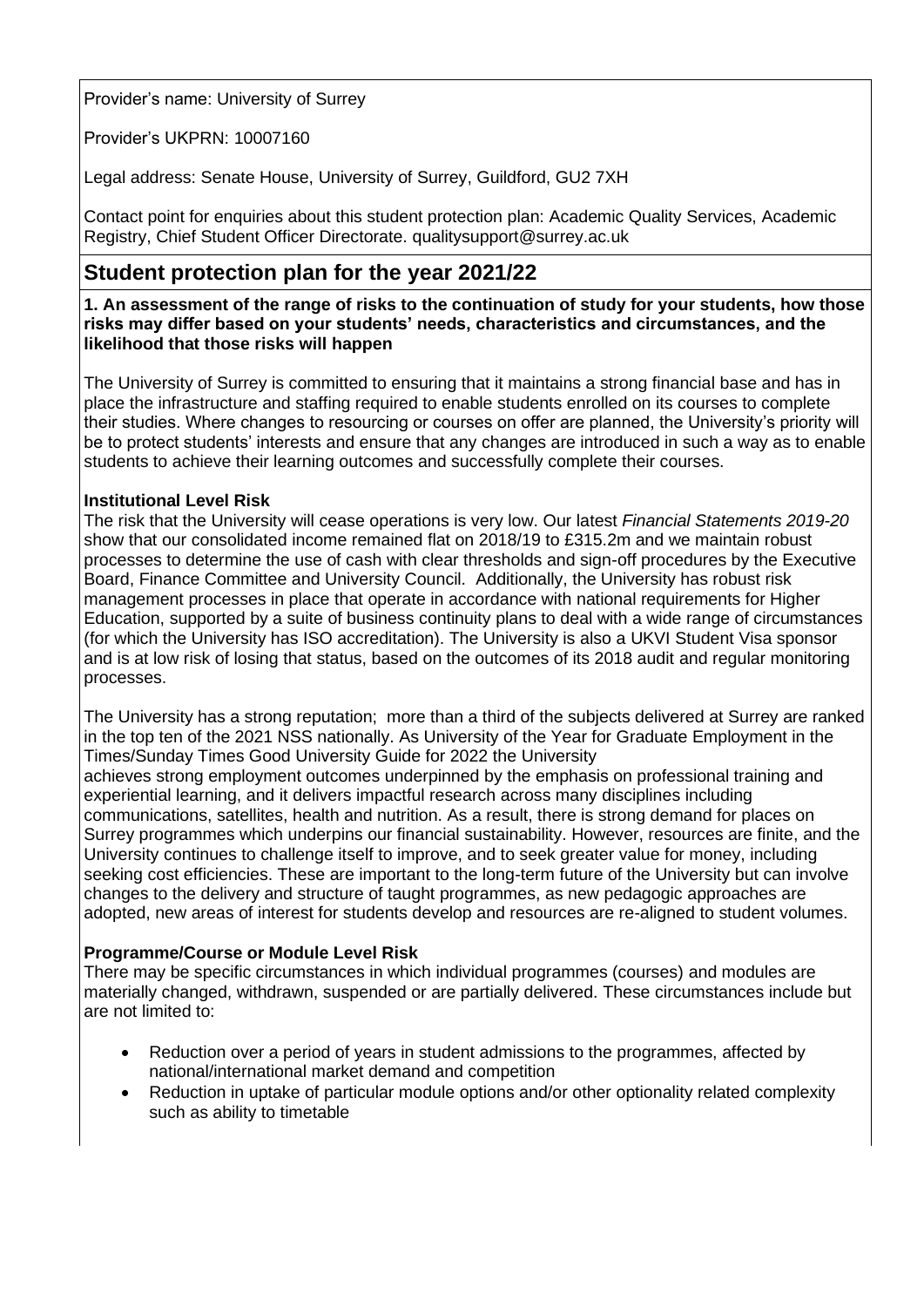- Operational barriers to delivery including for example, loss of staff expertise affecting the ability to cover the module or programme content, supervision, lack of availability of appropriate teaching facilities, lack of availability of placement partners etc.
- The outcomes of ongoing regular review by Schools/Departments of its academic portfolio as part of good governance and planning processes
- The loss of accreditation by a Professional, Statutory or Regulatory Body (PSRB)
- Industrial action\*
- Disruption caused by pandemic, flood, fire or other disaster

\*The University sector's main pension scheme [\(USS\)](https://www.uss.co.uk/) continues to undergo reform nationally to ensure its long-term sustainability. These changes are being negotiated nationally with the unions representing staff but if agreement cannot be reached there maybe local action which can take different forms, the most impactful being strike action.

#### **2. The measures that you have put in place to lessen the risks to the impact on students that may happen because of changes**

Where the University is unable to deliver a programme or modules either temporarily or permanently for reasons outside our control, then the University's relevant business continuity plan will be put into action.

In the case of doctoral programmes that typically relate to the expertise of one individual academic. In the event of that individual not being available, we will make bespoke arrangements for any research students who they are supervising, usually through the second supervisor.

The University has an overarching University Incident Management Plan supported by Threat-Specific and Restricted Plans (e.g. adverse weather, pandemic or industrial action) and by core capability plans (e.g. timetabling and exam contingency, and crisis communications) maintained by the relevant lead of area.

Each academic School and Department has their own local plan which addresses continuity of teaching and research activities, including minimum service levels, specific to that discipline, including workshops, laboratories, lectures etc. The plans cover, amongst other things, where strike action, or action short of a strike leads to a disruption of teaching activities.

If programmes or modules are planned to be materially changed, withdrawn or suspended, the process will be carried out in accordance with the relevant Codes of Practice which specify timescales and consultation with and/or notification of affected students (see the *[Code of practice for programme life](https://www.surrey.ac.uk/sites/default/files/2020-09/code-practice-programme-life-cycle-processes.pdf)  [cycle processes](https://www.surrey.ac.uk/sites/default/files/2020-09/code-practice-programme-life-cycle-processes.pdf)*)

An escalating series of measures will be put in place to mitigate the risks as follows:

- If resources allow, new staff will be recruited where programmes or modules are at risk of withdrawal due to lack of appropriate staff expertise
- Programmes to be withdrawn will be taught-out for existing students and closed to new students, in good time for alternative providers to be considered
- In cases where programmes include a placement year, the teach-out will include provision for students to undertake the placement year
- Where programmes are to be withdrawn and teach-out arrangements are not possible students will be offered the opportunity to transfer to another programme at the University, subject to normal entry requirements and the capacity of the receiving programme to accept more students
- Where the above is not possible, students will be supported to transfer to another institution subject to normal entry requirements and the capacity of the receiving programme to accept more students.

The University will mitigate the risk of losing accreditation by a PSRB by a process of thorough preparation for accreditation events that utilises where appropriate external experts in the discipline.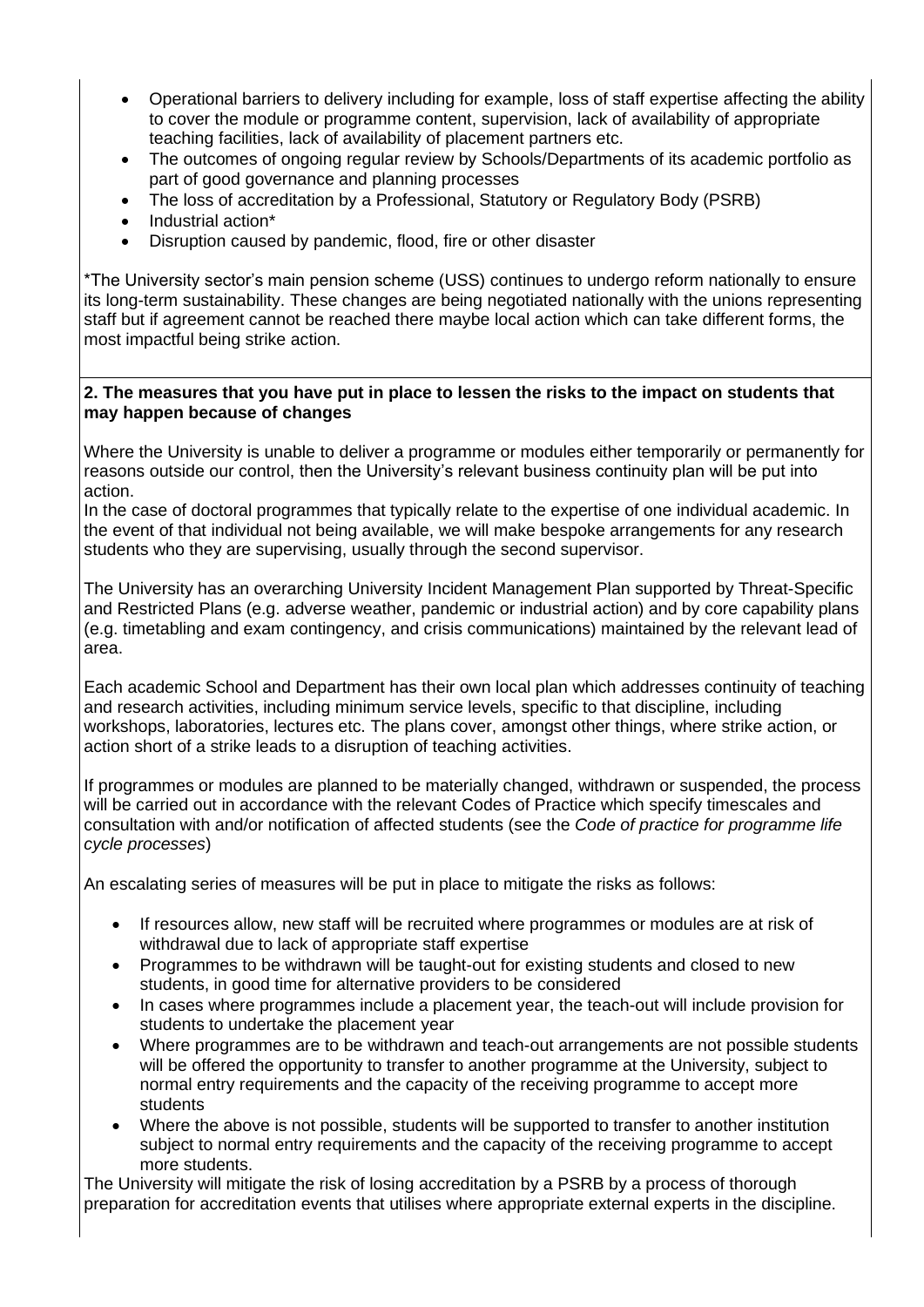## **3. Information about the policy you have in place to refund tuition fees and other relevant costs to your students and to provide compensation where necessary in the event that you are no longer able to preserve continuation of study**

The University's *[Student fee and debt management policy](https://www.surrey.ac.uk/sites/default/files/2020-09/student-fee-and-debt-management-policy.pdf)* makes provision for the refund of tuition fees where appropriate. The University's *[Procedures for Complaints](https://www.surrey.ac.uk/sites/default/files/b7-procedure-for-complaints-2017-18-final.pdf)* allows for a remedy to be offered at the various stages of the complaint process which can included financial compensation. Policies and procedures are subject to regular review to ensure that they remain fit for purpose and take account of changes in national regulatory requirements. The Students' Union provide support for any student wishing to explore the complaints option.

The University maintains detailed cash flow forecasts which include a buffer to allow for variation in the cash cycle as well as unforeseen circumstances. This combined with appropriate insurance arrangements for business disruption are enough to provide any refunds and compensation if necessary.

## **4. Information about how you will communicate with students about your student protection plan**

We will seek to proactively publicise this plan to our students through various communication channels, plus staff they will interact with, including the Students' Union.

The University's Student Protection Plan will be made available to prospective and current students on the University's web pages for students [\(MySurrey\)](file:///C:/Users/le0011/AppData/Local/Microsoft/Windows/INetCache/Content.Outlook/YA7SFU1F/mysurrey.ac.uk) on the Policies page, but also include links via Student Finance. We will actively promote to all students via MySurrey newsletters. In the letter we will outline the circumstances where the Plan may be pertinent.

For prospective students the plan will be referenced in Contract 1 issued at offer stage and in Contract 2 issued at online initial registration stage.

Staff will be made of aware of the implications of the Student Protection Plan via reference in the University's *Code of practice for programme life cycle processes*. Programme and module modifications and requests for programme suspension and withdrawal are processed via an automated on-line system which will flag when proposed actions could require invocation of the Plan.

The Student Protection Plan will be reviewed regularly via the University's management and governance structures, the latter of which include student representation at all layers.

The *[Code of practice for programme](https://www.surrey.ac.uk/quality-enhancement-standards/codes-practice) life cycle processes* requires that students are informed prior to any material change to their programme. Further information can be found within the Competitions and Markets Authority (CMA) FAQ, appended to the *Code of practice for programme life cycle processes.*  The method used to collect this information is required to be documented as part of the modification approval process. All modifications are considered and approved at Boards of Studies meetings which include student representatives. In addition, students can also be consulted or kept informed through other means such as Student/Staff Liaison Committee meetings.

Material changes to a programme are introduced at the beginning of an academic year, unless there are exceptional circumstances outside of our reasonable control which make these unavoidable, and so students will be aware before the end of the academic year of any changes to be introduced for the following year.

If material changes to be introduced will affect prospective students the need to contact applicants to inform them of such changes is documented in the on-line system, relevant departments then review this information and act, where required.

If the University needs to implement the measures in our Student Protection Plan students will be supported collectively and individually via a range of measures. This will include initial discussion